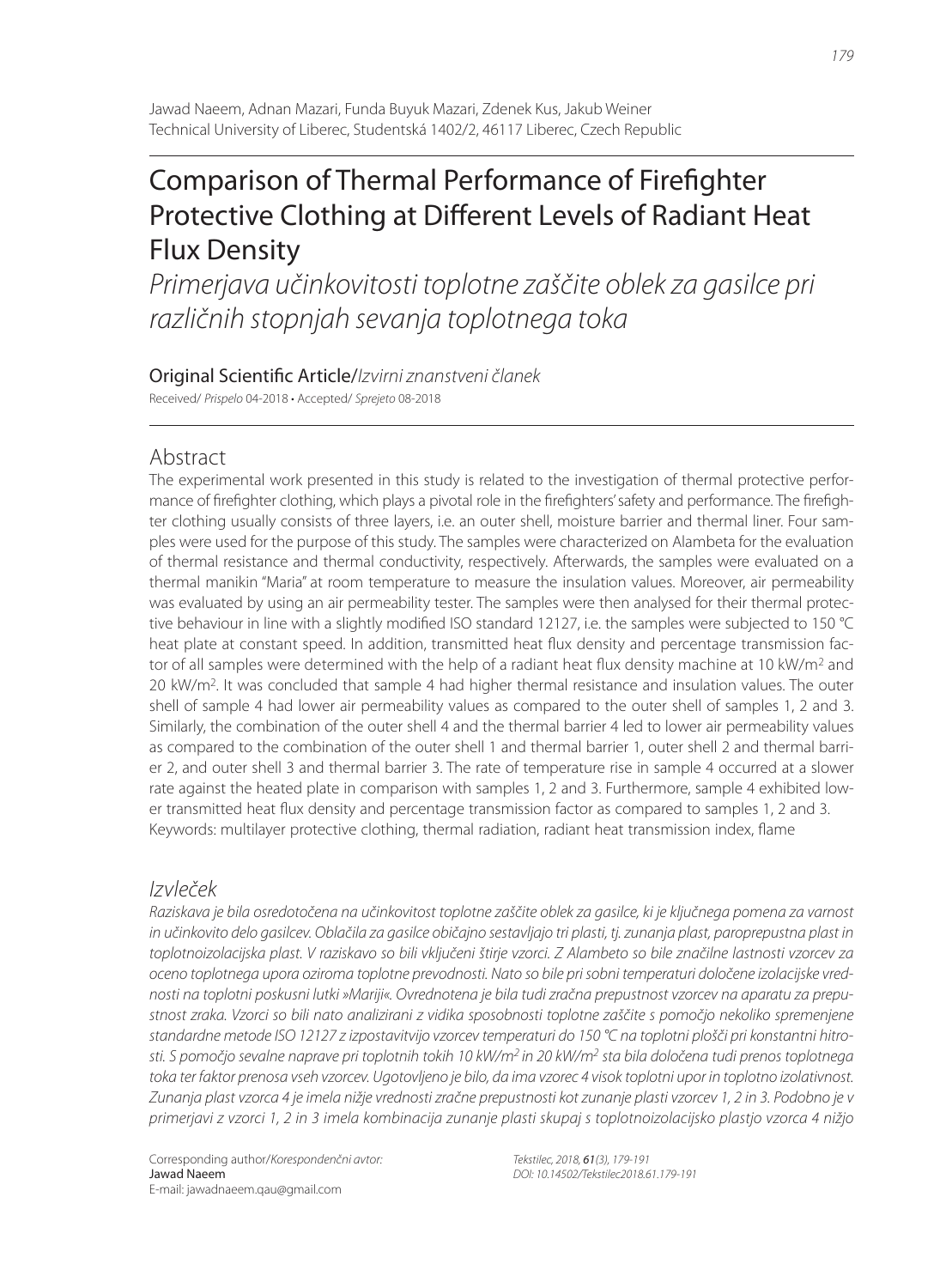vrednost zračne prepustnosti. Prav tako je temperatura v vzorcu 4 na grelni plošči naraščala počasneje kot v vzorcih 1, 2 in 3. Vzorec 4 je imel tudi nižji prenos toplotnega toka in nižji faktor prenosa v primerjavi z vzorci 1, 2 in 3. Ključne besede: večplastna varovalna obleka, toplotno sevanje, faktor prenosa sevane toplote, ogenj

# 1 Introduction

Clothing not only serves as a barrier to the exterior atmosphere but also acts as a heat transmission channel from the human body to the surrounding atmosphere [1]. A microclimate is generated by the clothing between the human skin and air layer, which assists the thermoregulatory mechanism of the human body to maintain its temperature within a safe limit, despite the exterior environmental temperature and humidity deviating to some degree [2-4]. The exchange of heat in clothing includes conduction via the air gap and fabric layer, convection of the air gap and radiation from the fabric layer to another fabric layer [5]. In some situations, protection against flame and heat becomes primary precedence for a specific area of applications like firefighting, where a shield against flame and thermal insulation is required [6]. The firefighters' lives are always in continual danger when they are subjected to an escalated temperature climate, high thermal radiation, interaction with hot objects and confrontation to several types of flame, flash fire being the most dangerous [7]. The firefighter protective clothing shields the firefighter from hazards like spilling of chemicals, flame, external radiant heat flux, and offers a thermal equilibrium to their body [8]. The firefighter protective clothing consists of three layers, i.e. an exterior shell, moisture barrier and thermal liner  $[8-10]$ . The exterior shell is made up of the substrates which do not burn or degenerate when they are confronted against the heat and flame. These materials avert ignition when they are in contact with flame, and must be water repellent and permeable to water vapour. Generally, the outer shell is made up of meta-aramid (Nomex), and a combination of meta-aramid and para-aramid (Nomex III A), polybenzimidazole (PBI), Zylon. Sometimes, flame resilient finishes like Proban and Pyrovatex are employed as well. The moisture barrier is a microporous or hydrophilic membrane situated between the thermal liner and outer shell. This membrane is permeable to water vapour but impermeable to liquid water, and protects the human body from blood pathogens and chemicals in liquid form. This membrane is accessible in market as Gore-Tex, Proline and Cross tech, Action and Neo guard. The thermal liner secures the human body by delaying the external environment heat. It is made up of flame retardant fibres and their blends. They can be non-woven, laminated woven, quilted batting and spun laced [10-12]. The schematic diagram of a multilayer assembly is shown in Figure 1. Time is the main factor when the thermal protective performance is evaluated. An escalation in the thermal protective performance (TPP) means an increment in the duration of time for firefighters to conduct their duties without enduring any severe skin burn injuries. Consequently, more time can be spent by the firefighter to save lives and prevent damages instigated by fire and heat [14-16].



Figure 1: Configuration of multilayer protective cloth*ing [10, 13]*

*I – outer shell, II – moisture barrier, III – thermal liner*

Factors like thermal conductivity, water vapour resistance, volumetric flow capacity, permeability index and effect of air gaps can have an impact on the thermal protective performance of firefighters' clothing (FFC) [17]. The evaluation of TPP can be performed by several tests (heat guard plate, TPP tester) [18‒22] or the full-scale testing method (thermal manikin) [23‒24].

A lot of scientific research in the form of numerical models and experimental studies has been conducted under various levels of radiant heat flux density to evaluate the thermal protective performance of FFC. These studies have made use of the test methodologies like bench scale testing and full manikin test to determine the thermal protective performance of FFC under various levels of radiant heat exposure. The aim of this study was to investigate the thermal protective performance of different FFC samples.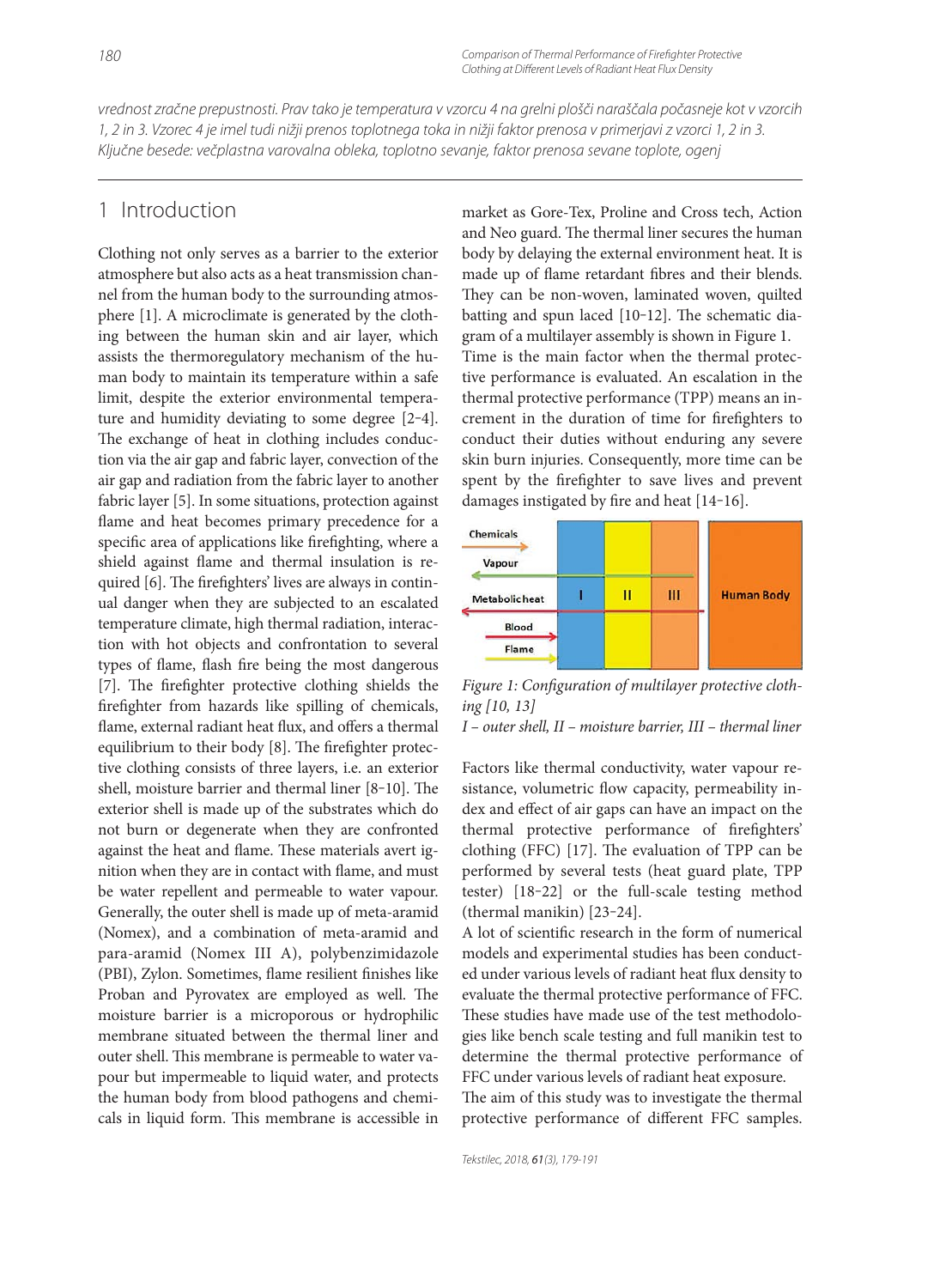All firefighter clothing (FFC) was provided by Vochoc Ltd (Czech Republic). Each clothing item consisted of three layers, i.e. outer layer, moisture barrier and thermal liner. Four different clothing items with different material combinations were used in this research. The material specifications taken from firefighter clothing items (Table 1) and their arrangement in the clothing assembly are listed below

2 Experimental

2.1 Materials

(Table 2).

Four different sample arrangements were made. These samples were tested with Alambeta, thermal manikin Maria and air permeability tester FX 3300. The threshold time, *t* (s), was measured in accordance with the ISO 12127 standard. Afterwards, these samples were characterized with a radiant heat transmission machine (ISO 6942 method) to determine the heat transmission through a sample at 10 kW/m2 and 20 kW/m2. Moreover, transmitted heat flux density,  $Q_c$  (kW/m<sup>2</sup>), percentage transmission factor,  $\mathcal{B}TF(Q_o)$  and radiation heat transmission index  $(RHTI_{12}$  and  $RHTI_{24}$ ) were determined.

| Material<br>code | Material specification                                     | Material<br>function | Weave     | Mass per unit<br>area $[g/m^2]$ |
|------------------|------------------------------------------------------------|----------------------|-----------|---------------------------------|
| O <sub>1</sub>   | 55% Conex, 38% Lenzing FR, 5% Twaron,<br>2% Beltron        | Outer shell          | Rip stop  | 215                             |
| MB1              | Fabric:100% polyester<br>TOPAZ high tech PU                | Moisture<br>barrier  | Non-woven | 145                             |
| T <sub>B1</sub>  | Thermo: para-aramid<br>Liner: 50% meta-aramid, 50% viscose | Thermal liner        | Non-woven | 200                             |
| O <sub>2</sub>   | 75% Nomex, 23% Kevlar, 2% P-140                            | Outer shell          | Rip stop  | 195                             |
| M <sub>B</sub> 2 | Fabric: 50% Kermel, 50% viscose FR<br>PTFE membrane        | Moisture<br>barrier  | Non-woven | 120                             |
| T <sub>B2</sub>  | Thermo: para-aramid<br>Liner: 50% meta-aramid, 50% viscose | Thermal liner        | Non-woven | 200                             |
| O <sub>3</sub>   | 55% Conex, 38% Lenzing FR, 5% Twaron,<br>2% Beltron        | Outer shell          | Rip stop  | 215                             |
| M <sub>B</sub> 3 | Fabric: 50% Kermel, 50% viscose FR<br>PTFE membrane        | Moisture<br>barrier  | Non-woven | 120                             |
| T <sub>B</sub> 3 | Thermo: para-aramid<br>Liner: 50% meta-aramid, 50% viscose | Thermal liner        | Non-woven | 200                             |
| O <sub>4</sub>   | 70% Conex, 23% Lenzing FR, 5% Twaron,<br>2% Beltron        | Outer shell          | Rip stop  | 225                             |
| M <sub>B</sub> 4 | Fabric: 50% Kermel, 50% viscose FR<br>PTFE membrane        | Moisture<br>barrier  | Non-woven | 120                             |
| TB4              | Thermo: para-aramid<br>Liner: 50% meta-aramid, 50% viscose | Thermal liner        | Non-woven | 200                             |

*Table 1: Material specifi cations*

### *Table 2: Sample specifi cations*

| Sample No. | Sample assembly     | Thickness [mm] | Mass per unit area $[g/m^2]$ |
|------------|---------------------|----------------|------------------------------|
|            | $Q1 + MB1 + TB1$    | 2.636          | 560                          |
|            | $Q_2 + MB_2 + TB_2$ | 2.703          | 515                          |
|            | $O3 + MB3 + TB3$    | 2.759          | 535                          |
|            | $O4 + MB4 + TB4$    | 2.77           | 545                          |

Tekstilec, 2018, 61(3), 179-191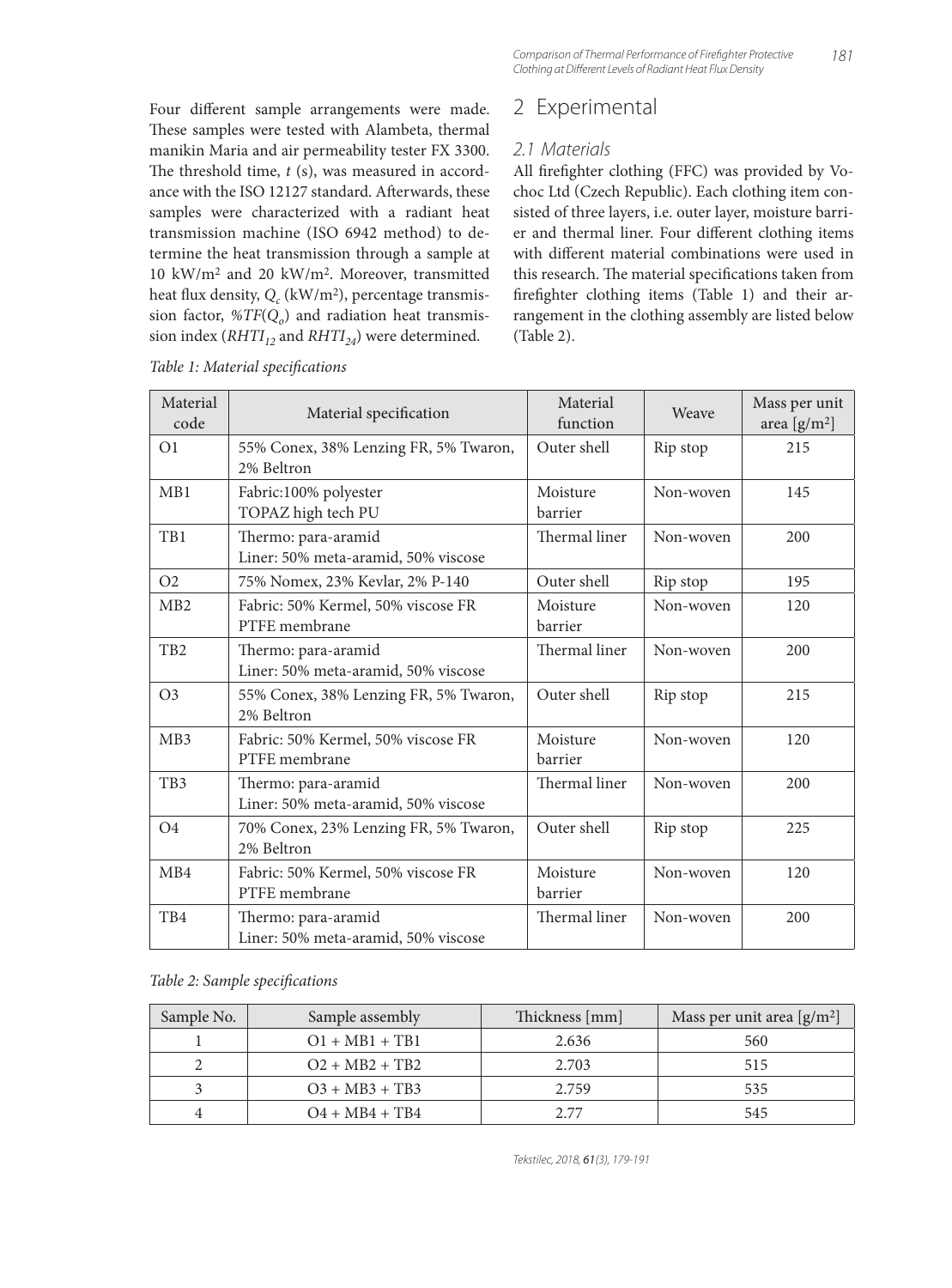# 2.2 Methods

### 2.2.1 Alambeta

Alambeta is a computer-controlled non-destructive device. With the help of Alambeta, the thermal properties of single layer and multilayer fabrics are determined [25-27]. It is non-destructive equipment which comprises of a movable hot plate attached to an ultrathin heat flow sensor on the top side and a lower cold plate. This upper heated plate falls in downward direction and makes a contact with the surface of the sample which is placed on the lower cold plate. The computer records the heat flow due to the differentiation in temperature between the upper heated plate and the sample on the cold plate. The temperature of the upper plate is held at 32 °C, where as the lower plate is kept at ambient temperature, i.e. at around 20 °C. With the help of Alambeta, characteristics like thermal conductivity, thermal diffusivity, thermal absorptivity, thermal resistance, sample thickness, and heat flow density and heat flow density ratio can be determined [28-29]. In this research, each sample was evaluated five times.

### 2.2.2 Thermal manikin

A thermal manikin Maria (Figure 2) was used to measure the thermal insulation values of firefighter protective clothing samples. The manikin is built up of fibre glass armed polyester shell covered with a thin nickel wire enveloped around the body to ensure the heating and temperature measurement. The design of shoulder, hip and knee joints was made of a circular cut to make the sitting and standing positions normal.



Figure 2: Thermal manikin Maria with left forearm *covered with sample of firefighter protective clothing* 

Comparison of Thermal Performance of Firefighter Protective Clothing at Different Levels of Radiant Heat Flux Density

During the testing, the manikin was positioned at the centre of the climatic chamber and was kept in a supporting frame, hung from the head and with the feet 0.15 m away from the floor. The manikin had 20 independent parts managed by a computer according to the association between dry heat losses and skin temperature of the human body for the conditions close to thermal comfort [29].

In our experiment, the forearm limb portion of the manikin was covered with a forearm sleeve, since the forearm limb area was much lesser as compared to the other parts of the manikin where less fabric was used.

## **Global method**

The global method is a general formula for defining the whole body resistance. It is a conventional method which performs an overall calculation and defines whole body resistance. In equation1,  $f_1$  is the relationship between the surface area of the segment *I* of the manikin,  $A_i$ , and the total surface area of the manikin,  $A$ .  $T_0$  is the temperature of the operating environment in degrees centigrade (°C).  $\overline{T}_{sk}$  is the environment in degrees central  $\sum_{i=1}^{\infty}$  (C).  $I_{sk}$  is the sensible heat flux acquired by area weighing  $(W/m<sup>2</sup>)$ . First, the thermal insulation of a nude manikin,  $I_a$ , was calculated.

$$
I_T = \frac{\Sigma(f_i \times \overline{T}_{sk,i}) - T_0}{\Sigma(f_i \times \overline{Q}_{s,i})}
$$
(1)

After subtracting  $I_a$  from  $I_T$ , the effective clothing insulation,  $I_{cle}$ , (m<sup>2</sup> °C/W) was acquired.

$$
I_{cle} = I_T - I_a \tag{2}
$$

To calculate the intrinsic thermal insulation,  $I_{cl}$  was calculated with equation 3:

$$
I_{cl} = I_T - \frac{I_a}{f_{cl}}\tag{3}
$$

where  $f_{cl}$  is the ratio of the outer surface area of a clothed body to the surface area of a nude body.

### 2.2.3 Air permeability

An air permeability tester FX3300 Labotester III (Textest Instruments) was utilized to evaluate air permeability in line with the CSN EN ISO 9237 standard. The test pressure was 200 Pa on the area of 20 cm<sup>2</sup> ( $l/m^2/s$ ). Ten measurements were performed for each sample according to the standard.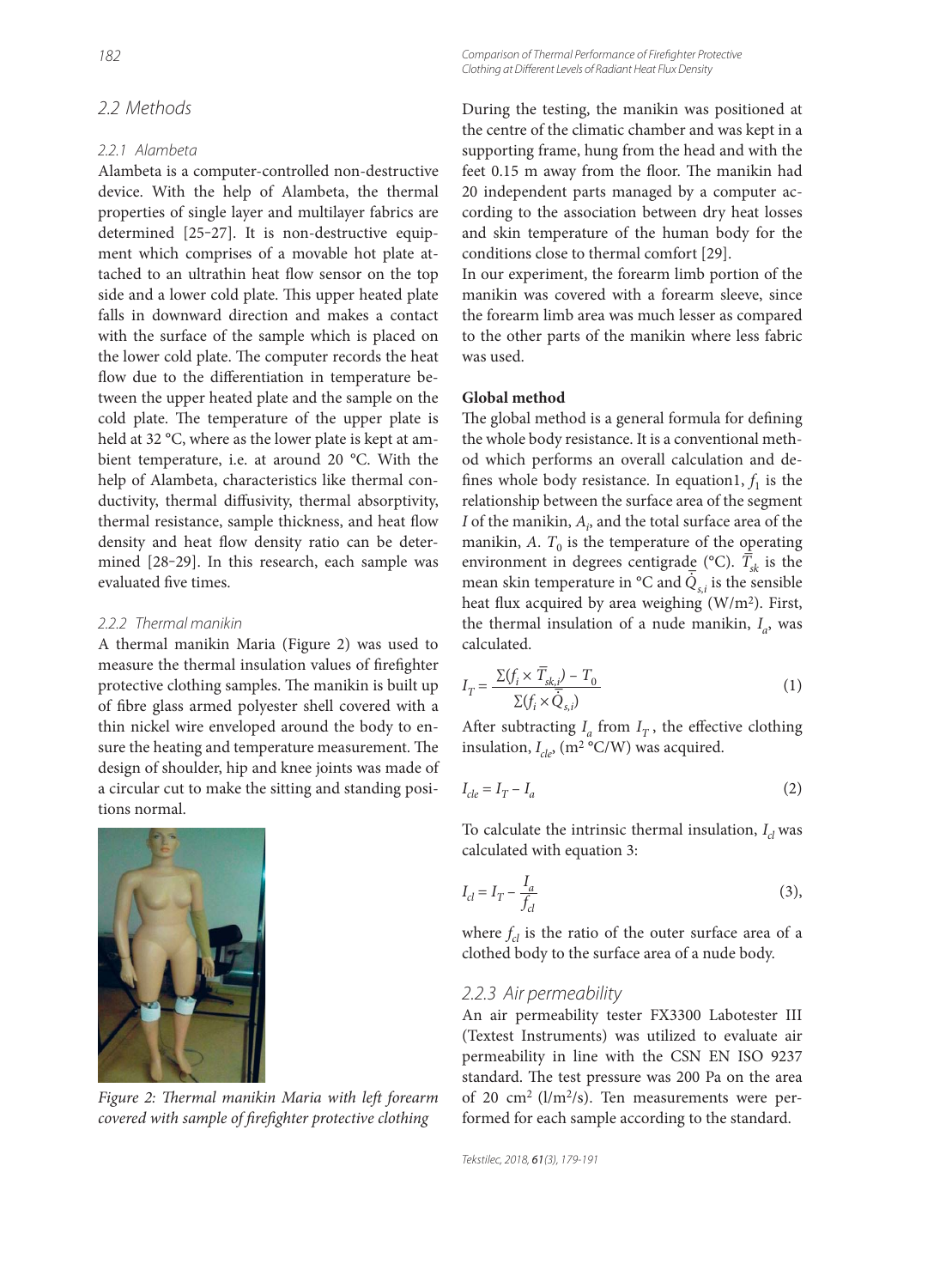#### 2.2.4 Contact heat plate test

The contact heat plate test was used to characterise the thermal protective performance of firefighter protective clothing. An experimental setup was made, the basic principle was derived from slight modification of ISO standard 12127 [30].

The hot plate was heated to and maintained at constant temperature, and a thermocouple was placed on the top of a test sample. The sample was lowered down towards the heated cylinder. The operation was conducted at constant speed. The threshold time was evaluated by monitoring the temperature rise of the thermocouple.

The samples of FFC were cut to 15 cm diameter and then attached on to a ring shape frame. The latter was made fixed on a circular clamp with the help of a magnet and thermocouple on the top and middle of a sample. The clamp was attached to a dynamometer. The heated plate (heat source) was maintained at constant temperature of 150  $^{\circ}$ C, as the firefighter protective fabric test samples were made up of meta-aramids, which has maximum continuous temperature usage at 150 °C. A schematic diagram is shown in Figure 3. The samples were raised to the height of 60 mm above the heated plate with the help of a dynamometer and afterwards brought down towards the heated plate. When the distance between the heat plate and the sample was 10mm, we recorded the time and noted the temperature of the sample until there was a 10 °C rise in temperature. Afterwards, we removed the heat source away from the sample and allowed the thermocouple and clamps to cool down for the next sample to be evaluated. The samples were brought towards the heated plate at the constant speed of 5mm/min [30]. The test procedure had to be performed on three samples to get the average value. The arrangement of the contact heat test is depicted in Figure 4.

The apparatus consists of a heat plate, digital multimeter, T type thermocouple, clamps and a dynamometer:

- Heat plate which is VWR<sup>®</sup> professional hot plate developed for applications requiring exceptional accuracy, stability, and repeatability are equipped with an exclusive safety system that helps protect both the operator and sample.
- Digital multimeter Velleman DVM 345DI was employed to evaluate the temperature changes in the sample. This device enables the user to measure AC and DC voltages, AC and DC currents,

resistance, capacitance and temperature. The device can be interfaced with a computer and the user can also test diodes, transistors and audible continuity.

- T type thermocouple "UT-T" with the temperature probe test range from  $-40$  to  $+260$  °C with the accuracy of  $\pm 0.75$ % was utilized. Circular clamps were employed to hold the sample.
- Dynamometer was used to move the test sample at the constant speed of 5 mm/min from fixed distance.



*Figure 3: Schematic diagram of contact heat test arrangement*



*Figure 4: Arrangement of contact heat test*

2.2.5 Transmission of radiant heat flux density The equipment consists of a radiation heat source, which can generate heat flux density of up to 80 kW/m2 along with a calorimeter to determine the radiant heat flux density.

The ISO 6942 standard was employed to measure the transportation of heat through a single layer and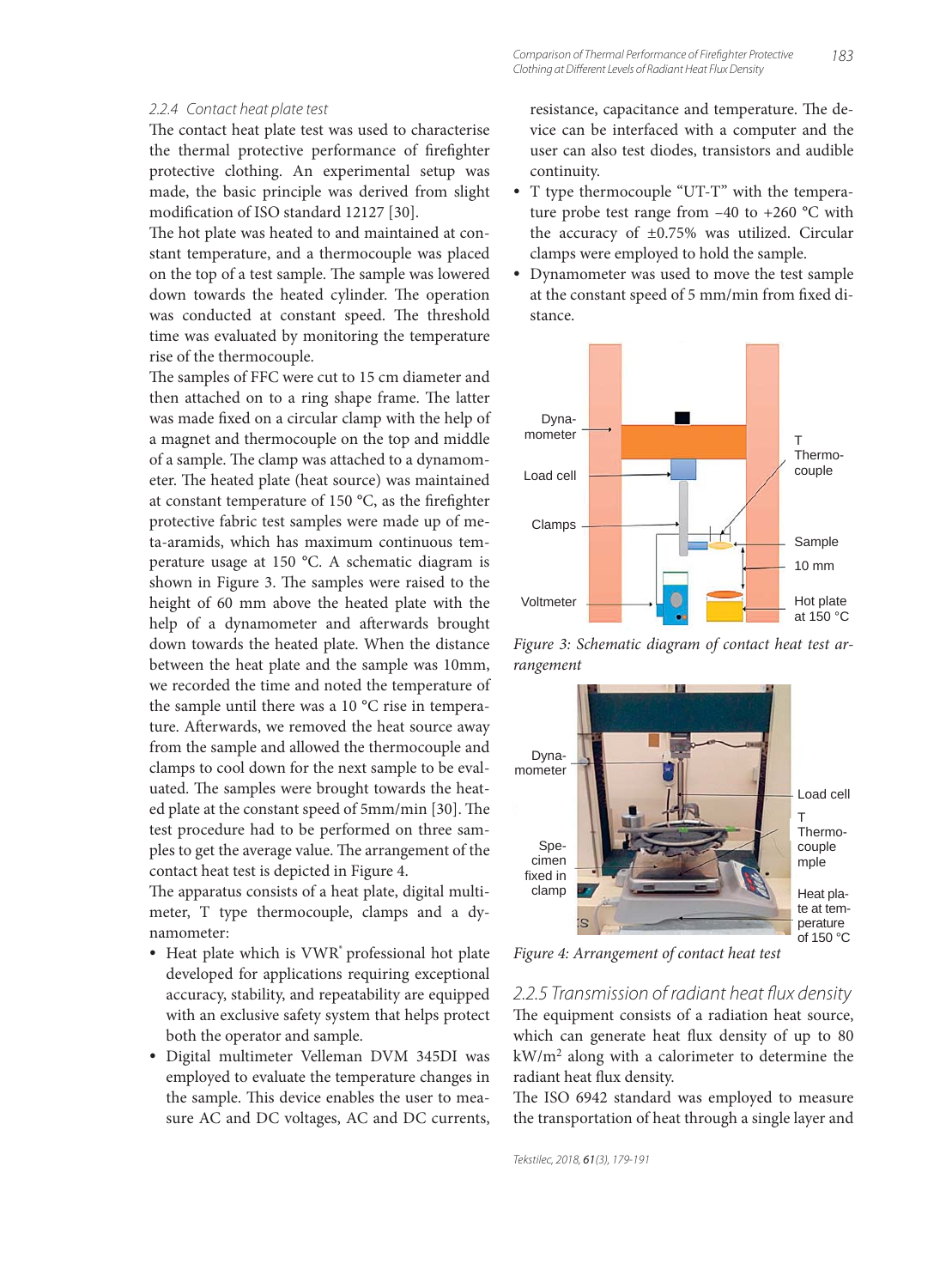multilayer FFC sample. The sample dimension was 230 mm  $\times$  80 mm. All samples had to be conditioned for at least 24 hours at the temperature of 20 $\pm$ 2 °C and had relative humidity of 65 $\pm$ 2% [31]. The apparatus included a curved copper plate calo-

rimeter placed on a non-combustible block. The front face of the calorimeter was layered with a thin film of black paint with the absorption coefficient "a" greater than 0.9. The heating device comprised of six carbide rods, a moving frame assembly which was constantly cooled by a passage of water in cooling pipes and a removable screen. The first step started with calibration, the position of the calorimeter was adjusted and then the calorimeter was exposed to the heating rods and the movable screen was withdrawn and returned to its original position when the temperature escalation reached 30 °C. The incident heat flux density, Q<sub>0</sub>, was measured. Later on, the sample was affixed to one side of the plate of the sample holder and held in contact with the face of the calorimeter, applying the mass of 200 g. The movable screen was withdrawn and the starting point of the radiation head was noted. The movable screen was returned to its closed position after the temperature rise of about 30 °C. The time  $t_{12}$ was to achieve the temperature rise of 12.0±0.1 °C and the time $t_{24}$  to achieve the temperature rise of 24 $\pm$ 0.2 °C in the calorimeter, expressed in seconds, determined to the nearest 0.1 s. At least three samples had to be tested to get the average value [31]. Figure 5 shows the arrangement of the radiant heat testing equipment.



*Figure 5: Radiation heat testing equipment*

The conclusion of the experimentation led to two threshold times, i.e. radiant heat transfer index (*RH-* $TI_{12}$  and  $RHTI_{24}$ ), transmitted heat flux density  $(Q_c)$ and percentage heat transmission factor *%TF*(*Qo*)

The transmitted heat flux density,  $Q_c$ , in  $\frac{kW}{m^2}$  was calculated with the following equation:

$$
Q_c = \frac{MC_p}{A} \times K \tag{4}
$$

where M (kg) is the mass of the copper plate,  $C_p$  is the specific heat of copper 0.385 kJ/kg°C,  $A(m^2)$  is the area of the copper plate, K  $(^{\circ}C/s)$  is the mean rate of temperature rise in the calorimeter in the region12–24 °C rise.

$$
K = \frac{12}{RHTI_{24} - RHTI_{12}}
$$
 (5),

where  $RHTI<sub>12</sub>$  indicates the time (s) required for the temperature rise of  $12\pm0.1$  °C, and  $RHTI_{24}$  means the time for the temperature rise of 24±0.2 °C in the calorimeter.

The percentage heat transmission factor,  $\mathcal{C}TF(Q_0)$ , for the incident heat flux density level was determined with equation 6.

$$
\%TF(Q_0) = \frac{Q_c}{Q_0} \times 100\tag{6}
$$

where  $Q_0$  is the incident heat flux density (equation 7).

$$
Q_0 = \frac{C_p RM}{a \cdot A} \tag{7}
$$

where  $R$  ( $\degree$ C/s) is the rate of the calorimeter temperature rise in the linear region and *a* is the absorption coefficient of the painted surface of calorimeter.

# 3 Results and discussion

### 3.1 Evaluation of thermal properties

The thermal insulation of protective clothing plays a very important role in the thermal protective performance of firefighter protective clothing. The main purpose of fire fighter protective clothing is to delay the increase in temperature of the human body when they are exposed to a heat source and consequently to enhance the firefighters' working time when saving lives and valuables. The ability of a textile substrate to conduct heat is called thermal conductivity of a textile material. A greater value of thermal conductivity indicates a greater amount of heat exchange passing through that substrate. However, the thermal conductivity of a textile substrate is determined by the physical and chemical properties of the textile substrate [32]. An increment in the relative humidity absorbed by the substrate is followed by an increase in the thermal conductivity of the textile substrate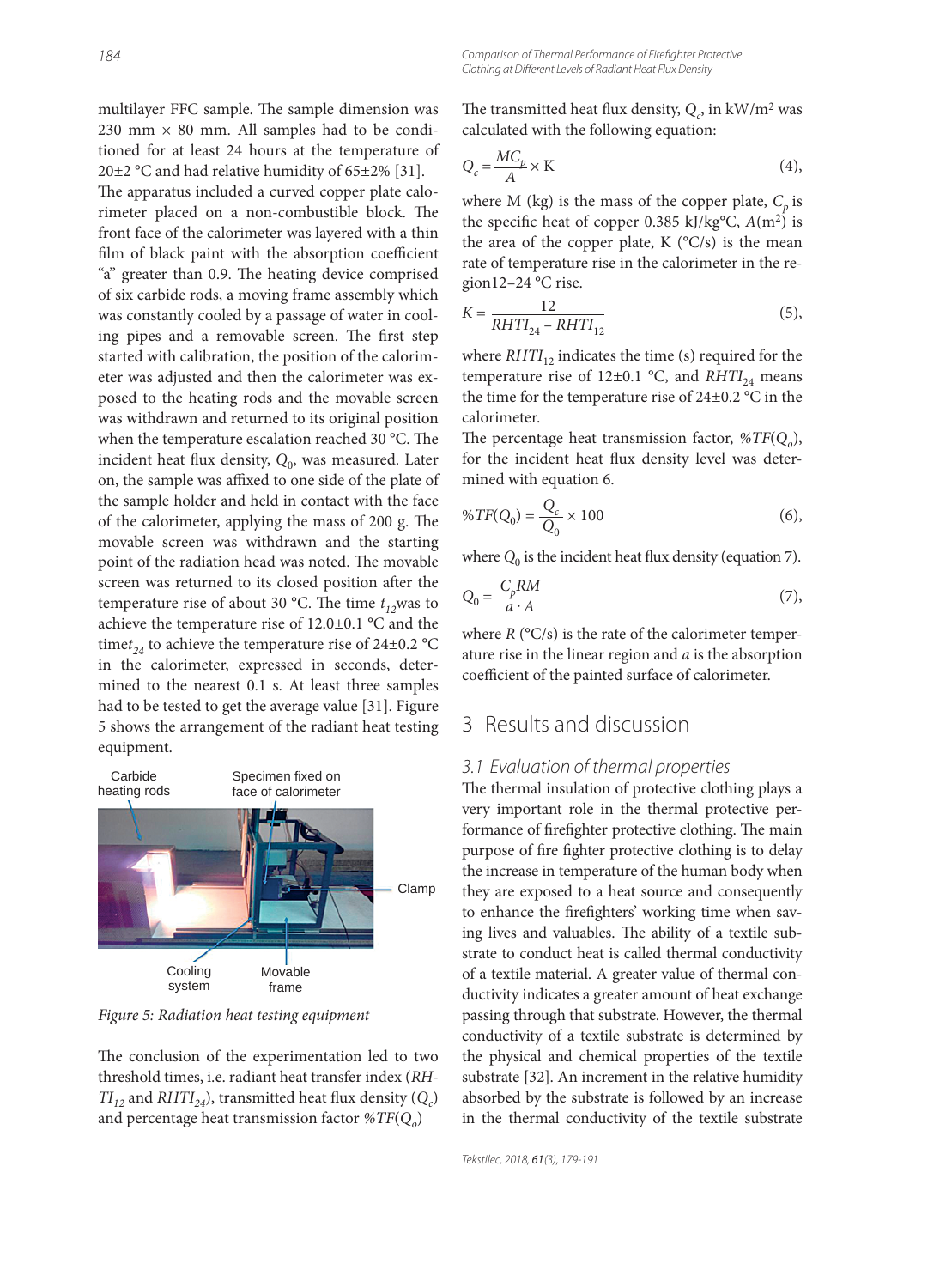[34]. Consequently, the more a material is hygroscopic, the better is thermal conductivity. Thermal resistance is associated with thickness, surface weight and density. For thickness, it can be explained that at equivalent surface weights, increasing the thickness leads to an increase in the amount of air entrapped in the fabric. This is confirmed by the fact that thermal resistance decreases by increasing density as higher density means less air entrapped in the textile. In consequence, a thick fabric has higher thermal resistance as compared to a light and thin textile substrate [33]. This is also described by the mathematical formula: *R*= *h*/λ, where *R* is thermal resistance, *h* is thickness and  $\lambda$  thermal conductivity. Moreover, it is influenced by the fabric construction parameters. Thus, a thick and heavy fabric is more insulative than a thin and light one [35]. Table 1 reveals that sample 4 had slightly greater thickness than other samples, which might be one reason for better thermal insulation and increased thermal resistance as compared to other samples. As the thickness of sample 1 was smaller than the rest of samples, sample 1 had significantly lower values of thermal resistance and total thermal insulation, and clo values as compared to the rest of samples. This was also evident by the ANOVA test as the *p*-value was  $7.35 \times 10^{-5}$ , i.e. less than 0.05, indicating a significant difference among the samples. Furthermore, the constituent material of the substrate plays a very important role in the thermal insulation/thermal resistance of firefighter protective clothing  $[36]$ . The results of Alambeta in Figure 6 also support the outcomes (insulation and clo values) in Figures 7 and 8 for the thermal manikin, i.e. greater thermal insulation, which results in lower thermal conductivity and enhanced thermal resistance.



*Figure 6: Analysis of thermal characteristics with Alambeta*

185 Comparison of Thermal Performance of Firefighter Protective Clothing at Different Levels of Radiant Heat Flux Density



*Figure 7: Total thermal insulation*  $(I_T)$ *, effective cloth*ing insulation  $(I_{cle})$  and basic insulation  $(I_{cl})$  of fire*fi ghter protective sample*



*Figure 8: Total clothing insulation (I<sub>T</sub>), effective clothing insulation*  $(I_{c|o})$  and basic clothing insulation  $(I_{c})$  in clo

# 3.2 Evaluation of air permeability

As the air permeability of the moisture barrier in firefighter protective clothing is zero, the evaluation of the air permeability of the outer shell and outer shell + thermal barrier was conducted. The air permeability of firefighter protective clothing is very low, since the main task of firefighter protective clothing is to protect the firefighter's body from the heat in the form of radiation, convection and conduction. If the value of air permeability is very high, it decreases the thermal protective performance of firefighter clothing as it allows the air to pass through the sample resulting in the temperature increase of the human body within a shorter period of time. It can be seen in Figure 9 that the outer shell of sample 4 exhibited lower air permeability values as compared to the outer shell of samples 1, 2 and 3. Figure 10 shows that sample 4 had a lower value of air permeability as compared to the rest of samples in the case of the outer shell and outer shell + thermal barrier, and this low value is supported by the high value of thermal insulation and low values of thermal conductivity as evaluated by the thermal manikin and Alambeta, respectively.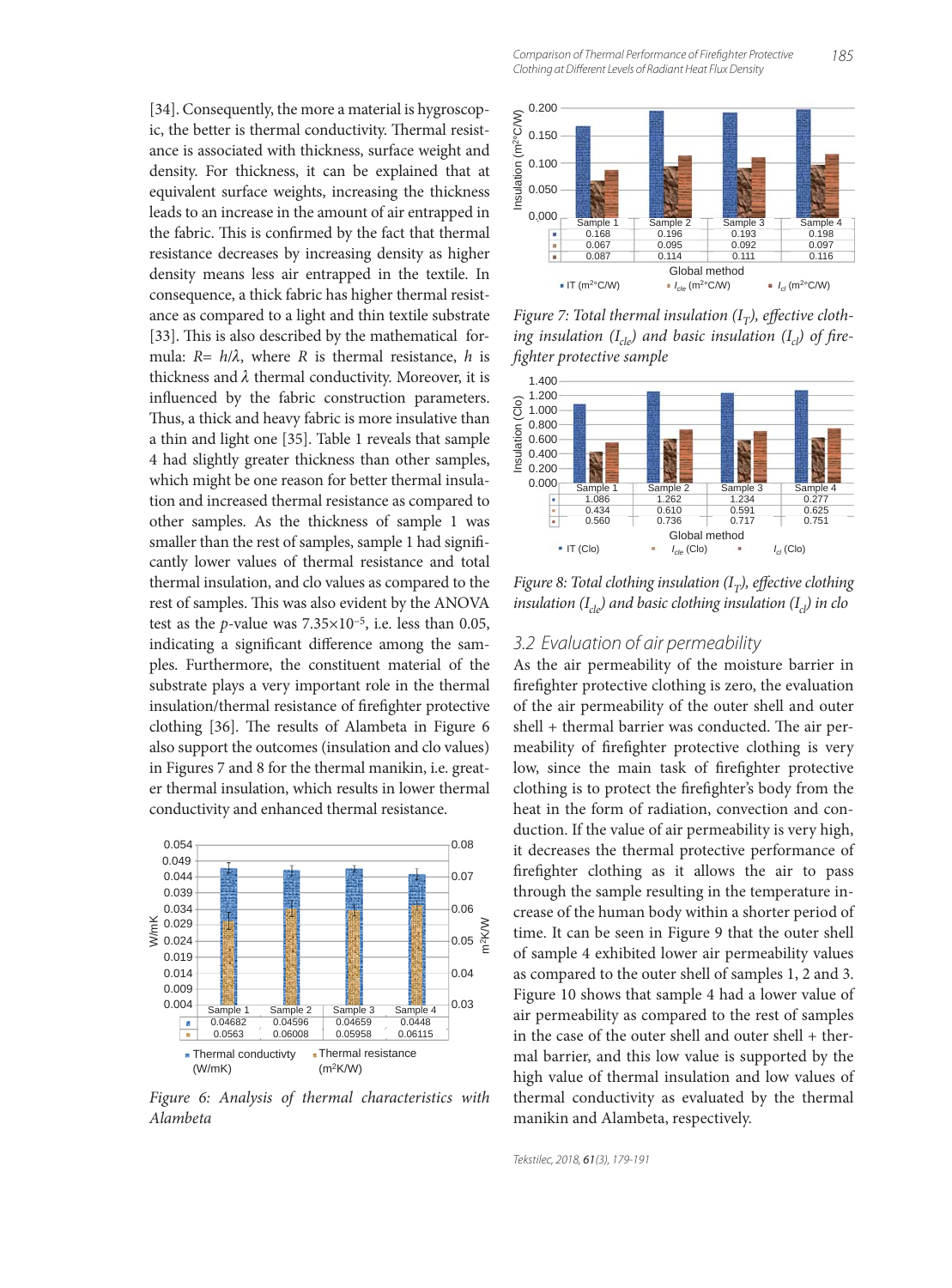Comparison of Thermal Performance of Firefighter Protective Clothing at Different Levels of Radiant Heat Flux Density



*Figure 9: Air permeability of outer shell of firefighter protective samples*



*Figure 10: Air permeability of outer shell + thermal barrier of firefighter protective clothing* 

# 3.3 Contact heat plate test at 5mm/min exposing speed

In Table 3 and Figure 11, it can be seen that sample 4 took more time for the increment of 10 °C rise in temperature when exposed to the heat source (150 °C) at the constant speed of 5 mm/min. Furthermore, when the sample was at 10 mm distance from the heat source, the temperature at the back of sample 4 was lower as compared to other samples at the same distance. There are two possible reasons for better thermal protective performance of the clothing. One is the thickness and the other is the physical and chemical properties of constituent fibres in the fabric. In the case of sample 4, thickness was slightly higher as compared to the rest of samples; the sample had a higher percentage of meta-aramid in the outer shell, enhancing the thermal protective performance and delaying the rate of the temperature rise.

The greater the delay in the heat transmission towards the human body, the greater is the thermal protective performance of the clothing, enabling the firefighters to spend more time on duty.

*Table 3: Th reshold time in contact heat test at exposing speed of 5mm/min*

| Sample No. | $T_c$ [°C] | $T, [^{\circ}C]$ | $T$ , [°C]      | $\frac{1}{2}$ S |
|------------|------------|------------------|-----------------|-----------------|
|            | 150        | $49+1$           | $60.3 \pm 1.53$ |                 |
|            | 150        | $44.3 \pm 1.15$  | $54.7 \pm 0.58$ | 106             |
|            | 150        | $46.7 \pm 1.53$  | $58.3 \pm 1.53$ | 101             |
|            | l 50       | $41.7 \pm 0.58$  | $52.7 \pm 1.15$ |                 |

*T<sub>c</sub>* – contact temperature of hot plate

 $T_1$  – initial temperature at the back of sample when at the distance of 10 mm from hot plate

 $T_2$  – final temperature at the back of a sample when there is a 10 °C rise in temperature

*t* – threshold time for increase of 10 °C



*Figure 11: Contact temperature and thermal protective performance of firefighter clothing at exposing speed of 5 mm/min*

Tekstilec, 2018, 61(3), 179-191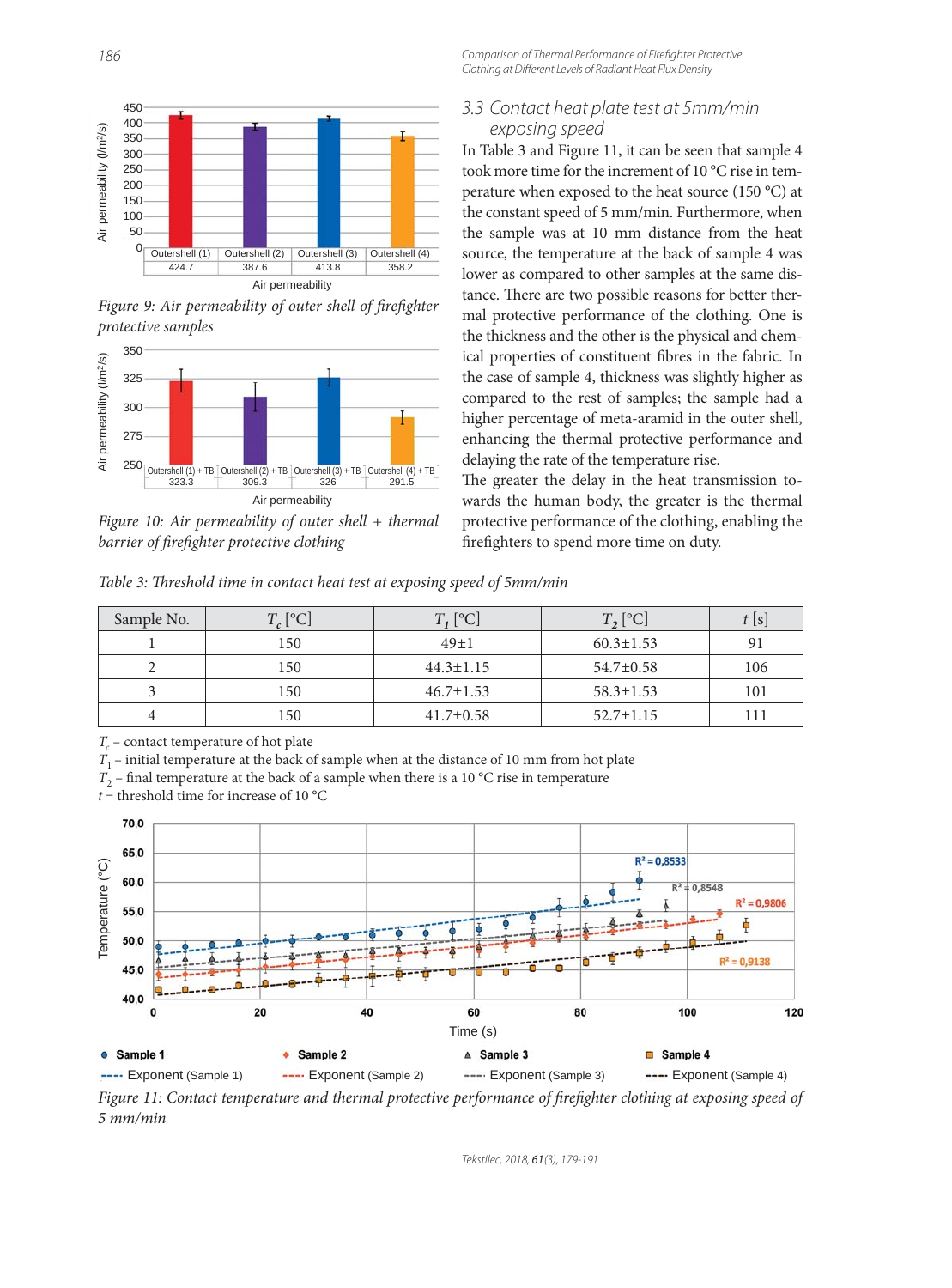# 3.4 Transmission of radiant heat flux through multilayer protective clothing

A generic overview of Table 4 reveals that with the increase in the value of the incident heat flux density from 10 kW/m<sup>2</sup> to 20 kW/m<sup>2</sup>, the values of transmitted heat flux density,  $Q_c$ ,  $(kW/m^2)$  and percentage transmission factor %TF( $Q_o$ ) increase successively at all samples. On the other hand, a reverse trend was observed for the values of the radiant heat transmission index  $RHTI_{24}$  –  $RHTI_{12}$  (s). The smaller the values of transmitted heat flux density, the lesser the amount of heat flowing through the FFC sample towards the calorimeter. In consequence, firefighters are able to continue with their activities for a lengthier period before acquiring skin burn injuries. Table 4 also illustrates that a greater difference between  $RHTI_{24}$  (s) and  $RHTI_{12}$  (s) shows that the sample is able to withstand the respected incident heat flux density for a longer duration before having burn wounds.

At Q<sub>o</sub> of 10 kW/m<sup>2</sup>, samples 1 and 3 depicted higher values of  $Q_c$  (kW/m<sup>2</sup>) as compared to samples 2 and 4, respectively.  $Q_c$  (kW/m<sup>2</sup>) values of samples 1 and 3 were very close to each other. A slightly different pattern was witnessed for FFC samples at *Q*<sub>o</sub> of 20 kW/m2. Sample 1 depicted very high values of *Qc* and *%TF*(*Qo*) as compared to all samples. Samples 2 and 3 exhibited very close values of  $Q_c$  and % $TF(Q<sub>o</sub>)$ . However, the lowest value of  $Q<sub>c</sub>$  and %*TF*(*Q<sub>o</sub>*) was witnessed at sample 4.

Sample 1 had relatively smaller thickness as compared to all other samples due to which it delivered higher values of  $Q_c$  and  $\%TF(Q_o)$  at both 10 kW/m<sup>2</sup> and 20 kW/m2. In the case of sample 2, it had slightly smaller thickness as compared to samples 3 and 4.

Nevertheless, it had a lower value of  $Q_c$  and %  $TF(Q<sub>o</sub>)$  as compared to sample 3. This might be due to the fact that sample 2 had higher percentage of meta-aramid in the outer shell, assisting the endurance against radiant heat flux density for a longer period of time, and delivered lower values of  $Q_c$  and *%TF*(*Qo*).

Sample 4 had slightly higher thickness and greater percentage of meta-aramid in the outer shell as compared to the rest of samples due to which the transmission of heat was delayed, and smaller values of  $Q_c$  and % *TF*( $Q_o$ ) were observed at both 10 kW/m<sup>2</sup> and 20 kW/m2.

At Q<sub>o</sub> of 10 kW/m<sup>2</sup>, samples 1 and 3 depicted higher values of  $Q_c$  (kW/m<sup>2</sup>) as compared to samples 2 and 4, respectively. The  $Q_c$  (kW/m<sup>2</sup>) values of samples 1 and 3 were very close to each other. A slightly different pattern was witnessed for the FFC samples at *Qo* of 20 kW/m2. Sample1 depicted very high values of  $Q_c$  and  $\mathcal{W}$ *TF*( $Q_o$ ) as compared to all the samples. Samples 2 and 3 exhibited very close values of  $Q_c$ and  $\%TF(Q_o)$ . However, the lowest value of  $Q_c$  and %*TF*(*Q<sub>o</sub>*) was witnessed at sample 4.

Sample 1 had relatively smaller thickness as compared to all other samples due to which it delivered higher values of  $Q_c$  and %  $TF(Q_o)$  at both 10 kW/m2 and 20 kW/m2. Sample 2 had slightly smaller thickness as compared to samples 3 and 4. Never the less, it had a lower value of  $Q_c$  and  $\%TF(Q_0)$  as compared to sample 3. This might be a consequence of sample 2 having greater percentage of meta-aramid in the outer shell, assisting the endurance against radiant heat flux density for a longer period of time, and delivering a lower value of *Qc* and *%TF*(*Qo*).

| Sample<br>No.  | $Q_o$<br>$\left[\mathrm{kW/m^2}\right]$ | $RHTI_{12}$ [s]   | $RHTI_{24}$ [s]   | $RHTI_{24}$ –<br>$RHTI_{12}$ [s] | $Q_c$ [kW/m <sup>2</sup> ] | $TF(Q_0)$<br>[%] |
|----------------|-----------------------------------------|-------------------|-------------------|----------------------------------|----------------------------|------------------|
|                | 10                                      | $34.35 \pm 0.919$ | 53.9±0.697        | 19.55                            | 3.382                      | 33.8             |
| 2              |                                         | $37.4 \pm 0.282$  | $61\pm0.424$      | 23.6                             | 2.8022                     | 28.0             |
| 3              |                                         | $37.6 \pm 1.181$  | 59.4±1.939        | 21.8                             | 3.033                      | 30.3             |
| $\overline{4}$ |                                         | $44.25 \pm 0.495$ | 72.9±0.848        | 28.65                            | 2.308                      | 23.0             |
|                | 20                                      | $21.95 \pm 0.070$ | $31.35 \pm 0.141$ | 9.4                              | 7.035                      | 35.1             |
| 2              |                                         | $25.9 \pm 0.282$  | $38.65 \pm 0.353$ | 12.75                            | 5.1868                     | 25.9             |
| 3              |                                         | $26.7 \pm 1.979$  | $38.35 \pm 1.757$ | 11.65                            | 5.676                      | 28.3             |
| $\overline{4}$ |                                         | 28.95±0.474       | $43.3 \pm 0.676$  | 14.35                            | 4.608                      | 23.0             |

*Table 4: Comparison of transmitted heat flux density and incident heat flux density at 10 and 20 kW/m<sup>2</sup>*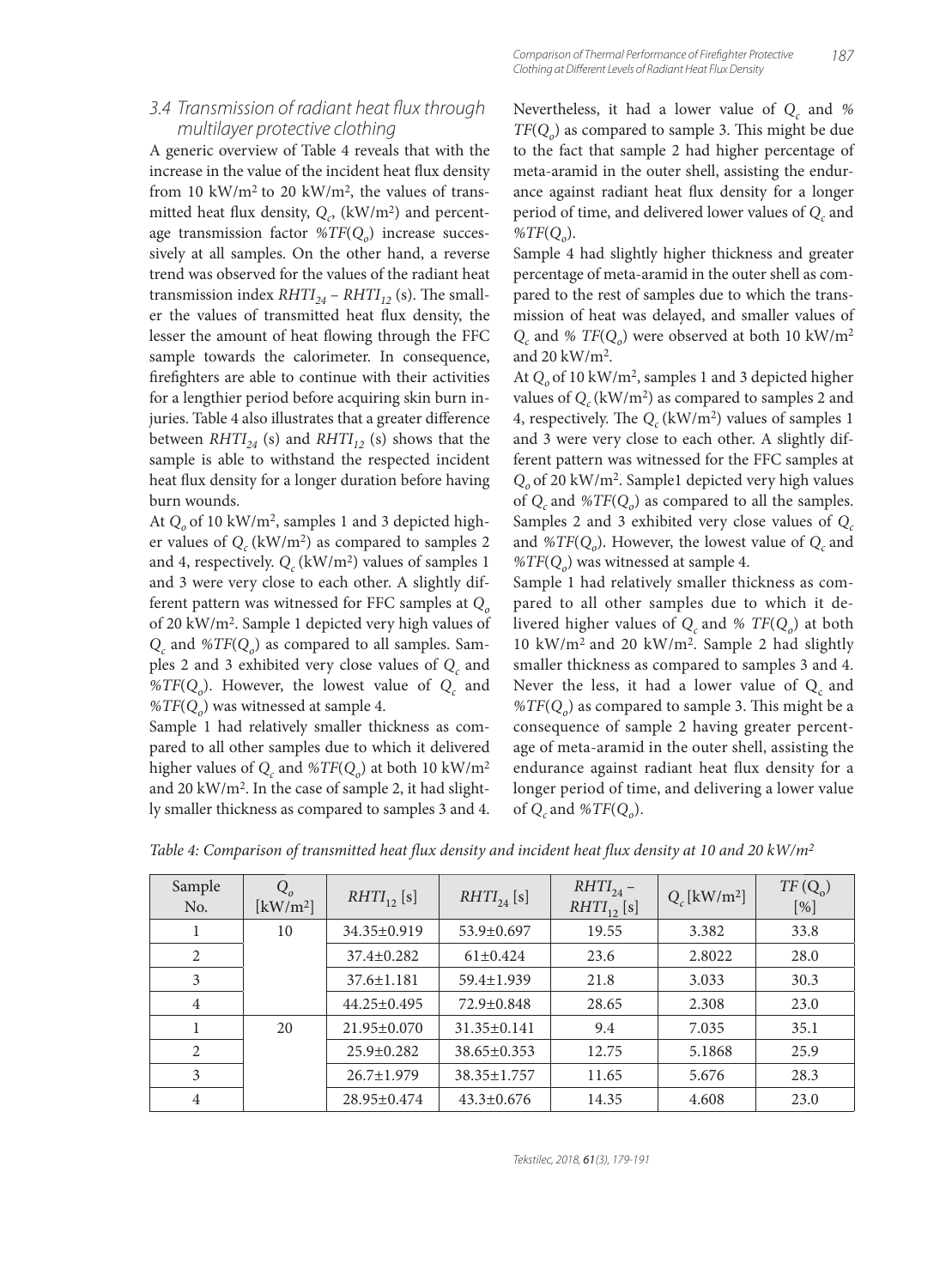Sample 4 had slightly greater thickness and higher percentage of meta-aramid in the outer shell as compared to other samples, due to which the transmission of heat was delayed and lower values of  $Q_c$ and %  $TF(Q<sub>o</sub>)$  were observed at both 10 kW/m<sup>2</sup>and 20 kW/m2.

Figure 12 shows that in the first 12 seconds, the rate of temperature rise in all samples was almost equal. However, afterwards, the rate of temperature rise of sample 4 occurred at a much slower rate; therefore, a flatter curve was seen. In the case of sample1, a steeper curve was observed, which indicated that the rate of temperature rise was greater as compared to the rest of samples. For samples 2 and 3, the curve pattern was very similar until the 35<sup>th</sup> second. Afterwards, the curve of sample 2 became slightly flatter as compared to the curve of sample 3, indicating a slightly better thermal protective performance of sample 2 as compared to sample 3. The flatter the curve, the more time was required to rise the



*Figure 12: Transmission of heat through FFC sample at 10 kW/m2*



*Figure 13: Transmission of heat through FFC samples at 20 kW/m2*

Tekstilec, 2018, 61(3), 179-191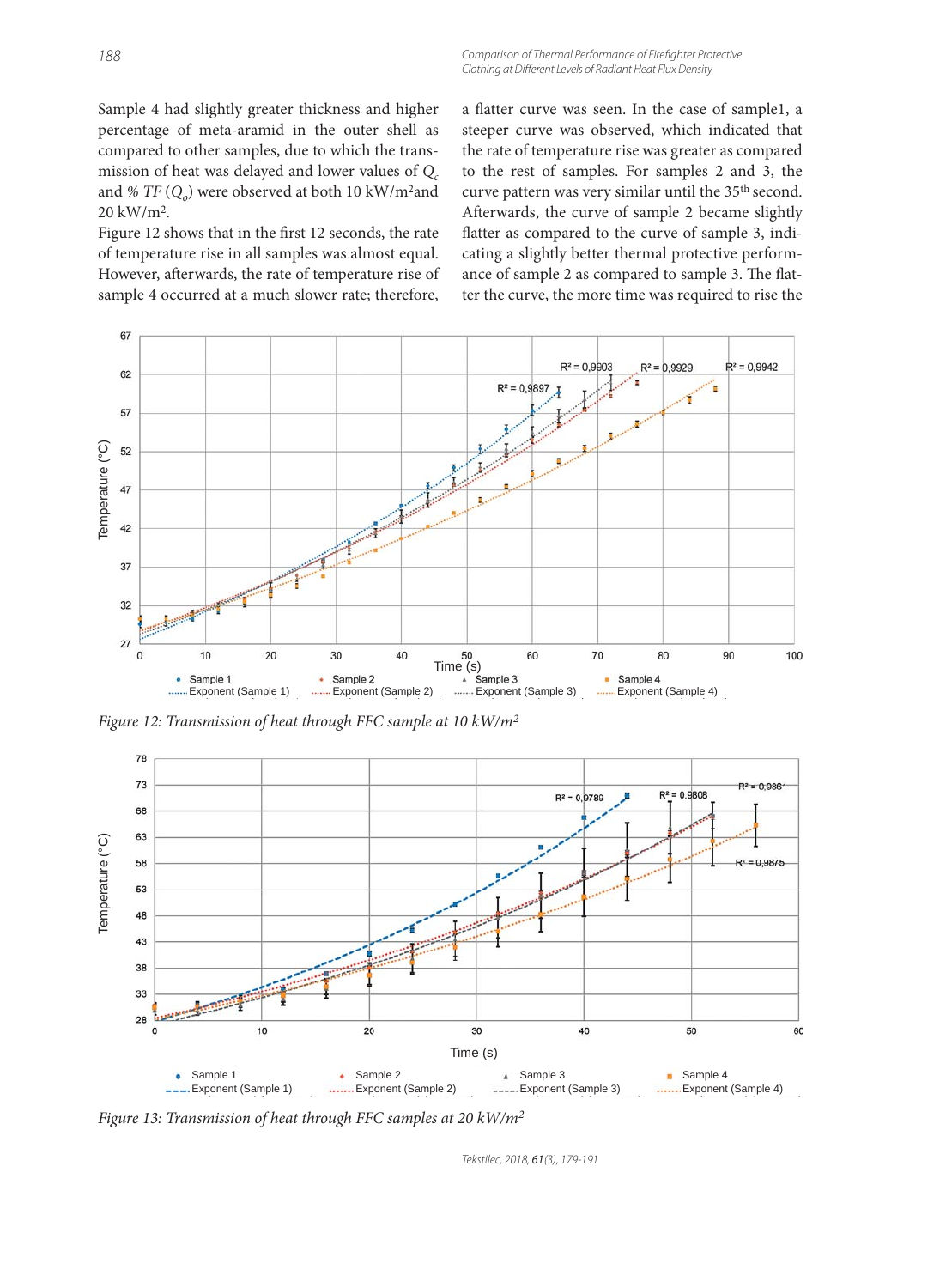temperature on the other side adjacent to the calorimeter, due to which the amount of heat was delayed and lower values of  $Q_c$  (kW/m<sup>2</sup>) and  $\%TF(Q_o)$ were noted by the calorimeter. As a result, firefighters are able to endure the heat for a longer period of time and perform their activities before acquiring any harmful injuries.

At 20 kW/m2, the curve pattern of samples 4 and 1 was similar to that of the curves for 10 kW/m2. However, this time, the curve of sample 3 was flatter as compared to the curve of sample 2 and both curves were overlapping each other from the time of 40-57 seconds. Afterwards, the curve of sample 2 was slightly flatter than the curve of sample3. It was also noticed that in Table 4, at 20 kW/m2, the value of *Q<sub>c</sub>* relatively increased for each sample as compared to the value of  $Q_c$  for 10 kW/m<sup>2</sup> due to which steeper curves were acquired indicating the rate of temperature rise occurring at a faster rate.

# 4 Conclusion

The firefighters's safety is influenced by the protective performance of firefighter protective clothing. If the thermal protective behaviour of FFC can succeed in enhancing the confrontation time of firefighters against radiant heat flux density, they will be able to save more lives and assets. The research showed that sample 4, which had a higher thickness value and high percentage of meta-aramid in the outer shell, displayed better thermal resistance and insulation properties as compared to the rest of samples.

The outer shell of sample 4 depicted a lower value of air permeability and the combination of outer shell + thermal barrier of sample 4 exhibited lower air permeability values values with respect to other samples. Furthermore, the time of exposure to the heat plate at the constant temperature of 150 °C was longer in the case of sample 4. All these results suggest that sample 4 had slightly better thermal properties as compared to the rest of samples.

Sample 4 yielded lower values of *Qc* and *%TF*(*Qo*) in comparison to all other samples. However, with the increase in the level of incident flux density, there was also enhancement in the values of  $Q_c$  and percentage transmission values for all samples.

A further study is required where thermal barriers would be replaced with suitable insulating materials to determine the thermal protective performance. Additionally, the outer shell should be coated with nano-metallic particles like silver,  $Al_2O_3$  and TiO<sub>2</sub> to evaluate the thermal protective performance of FFC.

### *Acknowledgments*

This project is funded by the Technical University of *Liberec, Department of Clothing Technology under SGS-2018, project reference number 21246.*

# References

- 1. HOLMER, Ingvar. How is performance in the heat affected by clothing? In *Textile Bioengineering and Informatics Symposium : Proceedings*. Honk Kong Polytechnic University, 2008, **1**(1), 700‒705.
- 2. DAS, Apurba, ALAGIRUSAMY, R. Introduction to clothing comfort. In *Science in clothing comfort*. Edited by A. Das and R. Alagirusamy. Wood Head Publishing India, 2010, 1-12.
- 3. *Improving comfort in clothing*. Edited by G. Song. UK : Wood Head Publishing, 2011.
- 4. *Clothing: Comfort and Functions*. Edited by L. Fourt and N. R. S. Hollies. New York : Marcel Decker, 1970.
- 5. HAVENITH, George, HOLMER, Ingvar, PAR-SONS, Ken. Personal factors in thermal comfort assessment: clothing properties and metabolic heat production. *Energy and Buildings*, 2002, **34**(6), 581‒591, doi: 10.1016/S0378-7788(02) 00008-7.
- 6. SHAHID, Abu, FURGUSSON, Mac, WANG, Lijing. Thermophysiological comfort analysis of aerogel nanoparticle incorporated fabric for fire fighter's protective clothing. *Chemical and Materials Engineering*, 2014, **2**(2), 37‒43, doi: 10. 13189/cme. 2014. 020203.
- 7. KEISER, Corinne, ROSSI, Rene M. Temperature analysis for the prediction of steam formation and transfer in multilayer thermal protective clothing at low level thermal radiation. *Textile Research Journal*, 2008, **78**, 1025‒1035, doi: 10. 1177/0040517508090484.
- 8. LAWSON, James Randall. Fire fighters protective clothing and thermal environments of structural fire- fighting. ASTM Special Technical Pu*blication*, 1997, **1273**, 334–335, doi: 10.1520/ STP19915S.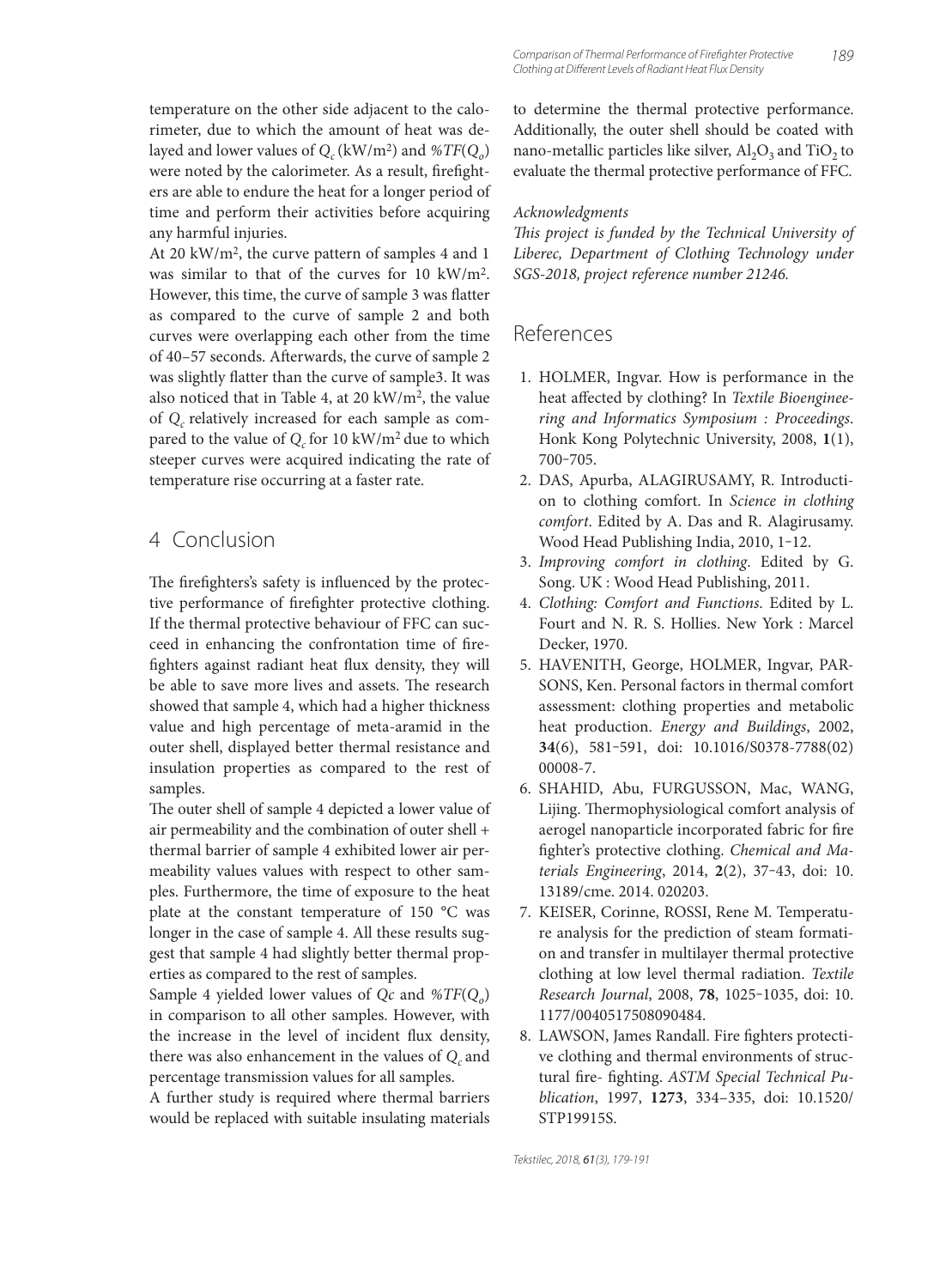- 9. NAYAK, Rajkishore, HOUSHYAR, Shadi, PAD-HYE, Rajiv. Recent trends and future scope in the protection and comfort of fire-fighters' personal protective clothing. *Fire Science Reviews*, 2014, **3**(4), 1−19, doi. org/10. 1186/s40038-014-  $004-0.$
- 10. JIN, Lu, HONG, Kyounga, YOON, Keejong. Effect of aerogel on thermal protective performance of firefighter clothing. *Journal of Fiber Bioengineering and Informatics,* 2013, **6**, 315‒324, doi: 10.3993/jfbi09201309.
- 11. SONG, Guowen, PASKALUK, Stephen, SATI, Rohit, CROWN, Elizabeth M, DALE, J. Doug, ACKERMAN, Mark. Thermal protective performance of protective clothing used for low radiant heat protection. *Textile Research Journal*, 2011, **81**(3), 311–323, doi: 10. 1177/0040517510380108.
- 12. SCOTT, Richard A. *Textiles for protection*. UK : Woodhead publishing, 2005, 622–647.
- 13. JINA, Lu, HONGA, Kyoung A., NAMB, Hyun Do, YOONA, Kee Jong. Effect of thermal barrier on thermal protective performance of fi refighter garments. *Journal of Fiber Bioengineering & Informatics*, 2011, **4**(3), 245–252, doi: 10.3993/jfbi09201104.
- 14. NEGAWO, Tolera Aderie. *Analyzing and model*ling of comfort and protection properties of fire fi*ghters protective clothings : Master thesis*. Department of Textile Engineering, Istanbul Technical University, 2015.
- 15. HOLCOMBE, Barry V. The heat related properties of protective clothing fabrics. *Fire safety Journal*, 1983, **6**(2), 129‒141, doi: 10.1520/ STP17326S.
- 16. ANON. *NFPA* 1971: Standard on *protective*  clothing ensemble for structural fire fighting. Na*tional Fire Protection Association*, *Quincy*, *MA*, *1996*.
- 17. SCHACHER, D., ADOLPHEAND, C., DREAN, Y. Comparison between thermal insulation and thermal properties of classical and microfibres polyester fabrics. *International Journal of Clothing Science and Technology*, 2000, 12(2), 84‒95, doi: 10. 1108/09556220010371711.
- 18. SALMON, David. Thermal conductivity of insulations using guarded hot plates, including recent developments and sources of reference materials. *Measurement Science and Technology*, 2001, **12**(12), 1‒89, doi: 10.1088/0957-0233/ 12/12/201.
- 19. HUANG, Jianhua. Thermal parameters for assessing thermal properties of clothing. *Journal of Th ermal Biology*, 2006, **31**(6), 61‒466, doi: 10.1016/j. jtherbio.2006.03.001.
- 20. ISO 11092. Textiles Physiological Effects -Measurement of Thermal and Water Vapour Resistance Under Steady-State Conditions (Sweating Guarded Hotplate Test). *International Organization for Standardization*, 1993.
- 21. ASTM 1868. Standard Test Method for Thermal and Evaporative Resistance of Clothing Materials Using a Sweating Hot Plate. *American Society for Testing and Materials*, West Conshohocken, PA, 2005.
- 22. CHEN, Y. S., FAN, J. T., ZHANG, W. Clothing thermal insulation during sweating. *Textile Research Journal*, 2003, **73**(2), 152−157, doi: 10. 1177/004051750307300210.
- 23. CELCAR, Damjana, MEINANDER, Harriet, GERŠAK, Jelka. Heat and moisture transmission properties of clothing systems evaluated by using a sweating thermal manikin under different environmental conditions. *International Journal of Clothing Science and Technology,* 2008, **20**(4), 240‒252, doi: 10.1108/09556220810878865.
- 24. LEE, Joo Young, KOEUN, Sook, LEE, Hyo Hyun, KIM, Jae Young, CHOI, Jeong Wha. Validation of clothing insulation estimated by global and serial methods. *International Journal of Clothing Science and Technology*, 2001, **23**(2/3), 184‒198, doi: 10.1108/09556221111107360.
- 25. MATUSIAK, Malgorzata. Thermal insulation properties of single and multilayer textiles. *Fibres & Textiles in Eastern Europe*, 2006, *98‒112*.
- 26. MATUSIAK, Malgorzata, SIKORSKI, Krzysztof. Influence of the structure of woven fabrics on their thermal insulation properties. *Fibres & Textiles in Eastern Europe*, 2011, **88**(5), 46‒53.
- 27. HES, Lubos, ARAUJO, Mario De, DJULAY, Valentin V. Effect of mutual bonding of textile layers on thermal insulation and thermal contact properties of fabric assemblies. *Textile Research Journal*, 1996, **66**(4), 245‒250, doi: 10.1177/ 004051759606600410.
- 28. MATUSIAK, Malgorzata, KOWALCZYK, Sylwia. Thermal-insulation properties of multilayer textile packages. *AUTEX Research Journal*, 2014, **14**(4), 299‒307, doi: 10. 2478/aut-2014- 0030.